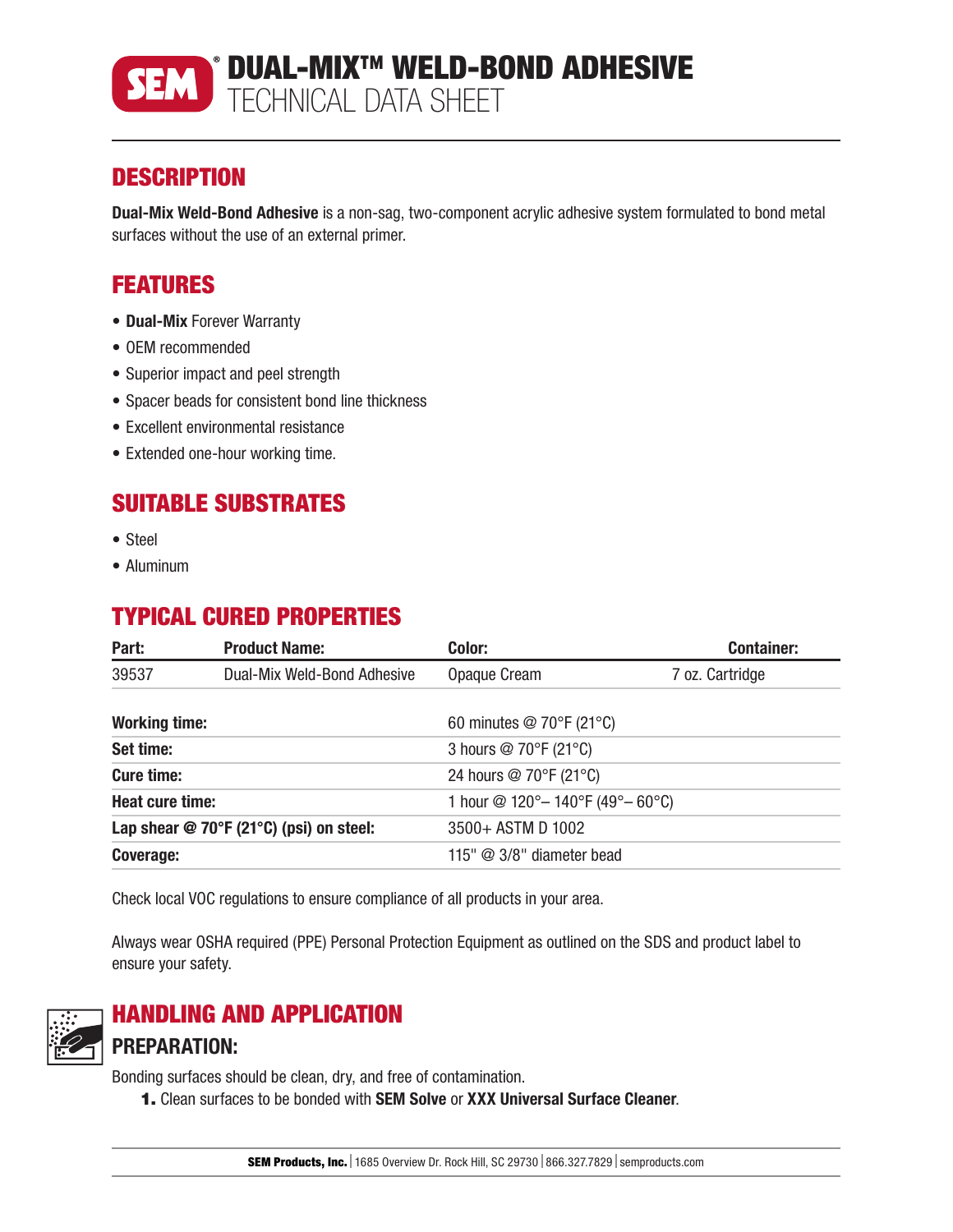- 2. Grind each surface with a P36 grit grinding disc at low speed to maintain grinding marks. Do not grind at high speed.
- 3. Re-clean surfaces with SEM Solve or XXX Universal Surface Cleaner, if necessary.

Note: Always use lint-free towels when cleaning surfaces to avoid lint and particle contamination.

### MIXING:

Place cartridge into the Universal Manual Applicator or Universal Pneumatic Applicator. To remove cap, insert flat head screwdriver into slot and pry upward.

Note: Prior to installing Static Mixer, equalize cartridge by dispensing product until both parts flow equally. Install Static Mixer. Cut tip to desired application size. Hold applicator upright until product is dispensed into mixer. Dispense a test bead to ensure proper mix. For cap replacement, match circles and square, then snap back into place.

#### STATIC MIXERS:

| Part: | <b>Product Name:</b>                              | For: | <b>Container:</b> |
|-------|---------------------------------------------------|------|-------------------|
| 70011 | Integral Nut Square Static Mixers 7 oz. Cartridge |      | 6 Pack            |
| 70012 | Integral Nut Square Static Mixers 7 oz. Cartridge |      | 50 Pack           |

### APPLICATION:

Use enough material to completely fill the joint when parts are clamped. Remove the excess material from the front of the repair. Always follow step-by-step directions from the OEM and the instructions enclosed with cartridge. To assure maximum bond strength, surfaces must be mated within the adhesive's working time. Wipe away excess material squeezed out during clamping process. Do not over clamp. Exposed material left to dry may not fully harden, especially in high humidity conditions.

Note: Dual-Mix<sup>™</sup> Weld-Bond Adhesive is intended for full panel replacement only. Partial panel replacements may show a bond line or halo due to techniques in workmanship and are not warranted.

#### IMPORTANT:

Bonding applications are intended for secondary (cosmetic) panels only. Structural components should never be bonded unless specified by the OEM.

#### DAMPENING MATERIAL:

When replacing door skins, roof skins or quarter panels, **Dual-Mix Flexible Urethane Foam, Dual-Mix Rigid** Urethane Foam and Dual-Mix Panel Vibration Control Material can be used to replace the OEM dampening material found between the panels and the structural members. Refer to product information for proper selection.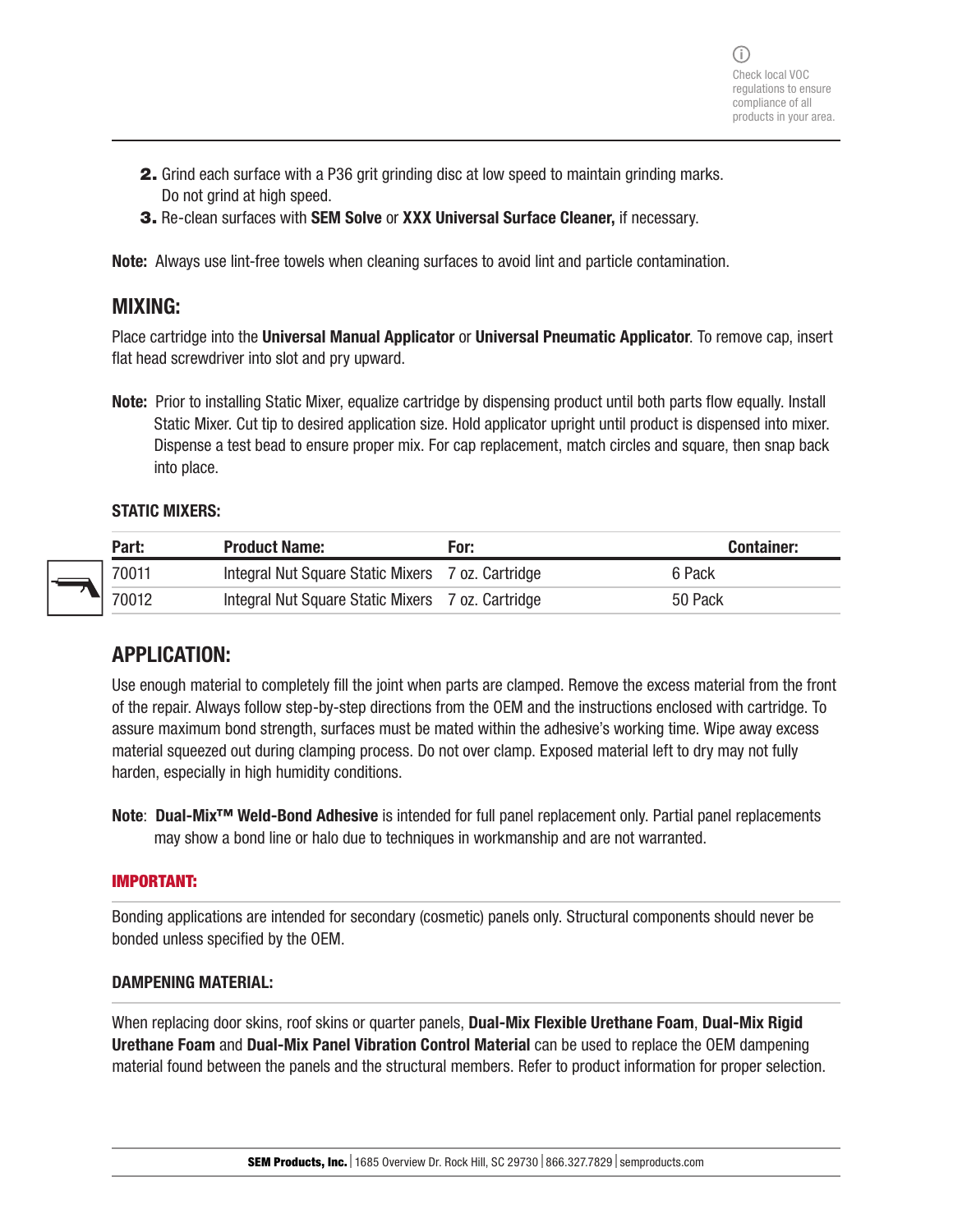### CURING:

Parts should remain undisturbed between the material's working time and set time. After the set time is achieved, the material has reached handling strength. Temperatures below 55°F (13°C) will slow the cure; above 85°F (29°C) will accelerate cure rate. To enhance cure time, heat to 120°– 140°F (49°– 60°C) for 1 hour. At 77°F (25°C), Dual-Mix™ Weld-Bond Adhesive sets in 3 hours and fully cures in 24 hours.

### WELDING:

Dual-Mix Weld-Bond Adhesive is versatile and can be used with traditional welding methods or resistance spot welding techniques while still wet when following OEM recommendations.

Note: Remove excess adhesive prior to welding.

Note: Prior to welding apply Zincweld™ or Copperweld™ on any area where adhesive will not be present. Allow primer to fully dry.



### CLEANUP:

It is important to clean up excess adhesive from the work area and application equipment before it cures. Use appropriate cleaning materials compliant with VOC regulations in your area. Keep container tightly closed after use. Remove static mixer after use and replace cap. Dual-Mix Weld-Bond Adhesive is flammable when exposed.



# STORAGE:

Dual-Mix Weld-Bond Adhesive should be stored in a cool dry place with adequate ventilation away from heat, sparks and flames. The shelf life for **Dual-Mix Weld-Bond Adhesive** is 1 year when stored at  $40^{\circ}$ –77°F ( $4^{\circ}$ – 25°C). Exposure above room temperature will reduce shelf life.

# RELATED PRODUCTS:

| <b>Product Name:</b>                             | Size:            |
|--------------------------------------------------|------------------|
| <b>SEM Solve</b>                                 | Gallon           |
| <b>SEM Solve</b>                                 | 20 oz. Aerosol   |
| <b>SEM Solve</b>                                 | Quart            |
| <b>SEM Solve</b>                                 | 5 Gallon         |
| Dual-Mix <sup>™</sup> Flexible Urethane Foam     | 7 oz. Cartridge  |
| <b>Dual-Mix Panel Vibration Control Material</b> | 7 oz. Cartridge  |
| Dual-Mix Rigid Urethane Foam                     | 7 oz. Cartridge  |
| Copperweld™                                      | 20 oz. Aerosol   |
| Brushable Copperweld™                            | <b>Half Pint</b> |
| Zincweld™                                        | 16 oz. Aerosol   |
| Integral Nut Square Static Mixer                 | 6 Pack           |
|                                                  |                  |